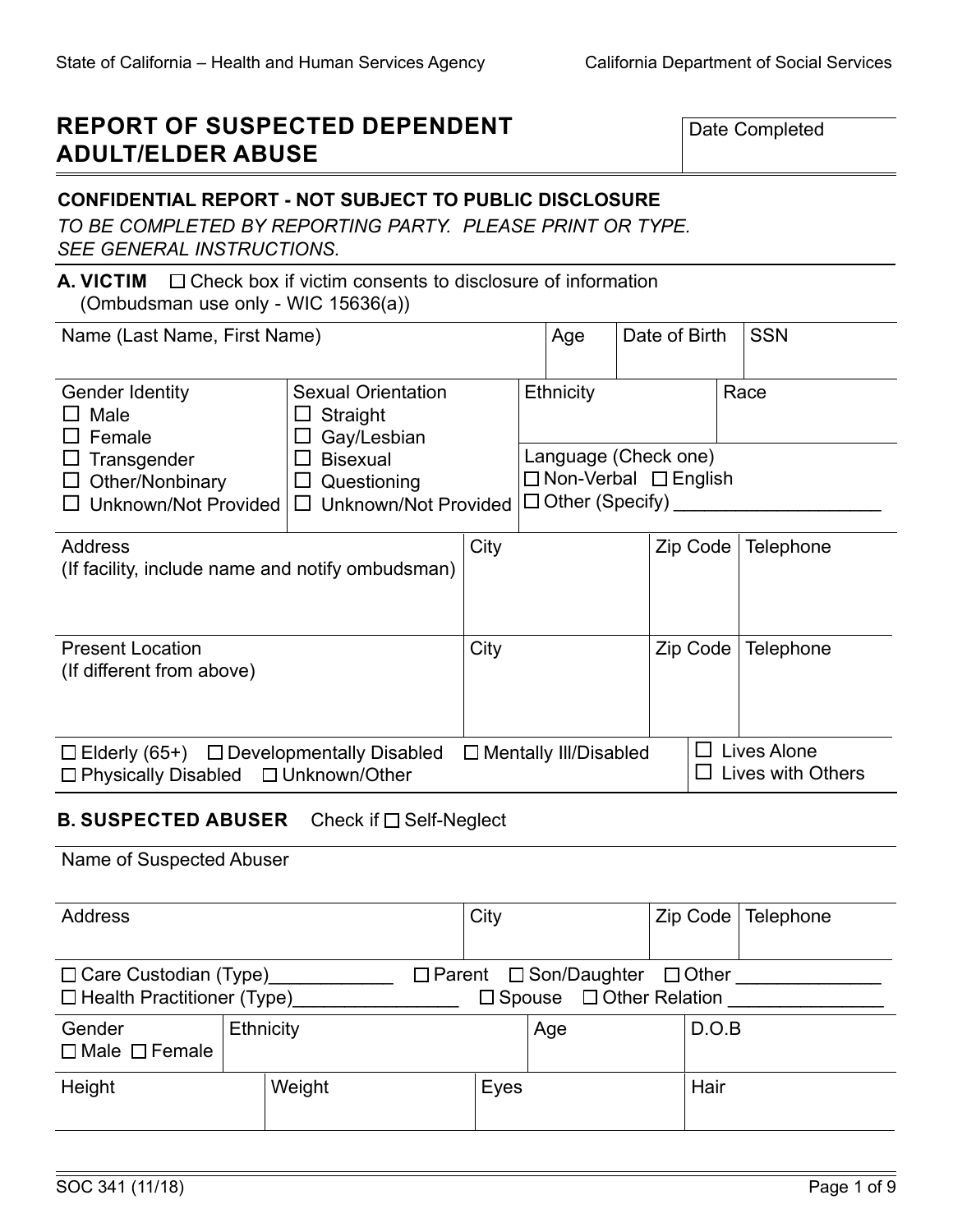**C. REPORTER'S OBSERVATIONS, BELIEFS, AND STATEMENTS BY VICTIM IF AVAILABLE. DOES ALLEGED PERPETRATOR STILL HAVE ACCESS TO THE VICTIM? DOES THE ALLEGATION INVOLVE A SERIOUS BODILY INJURY (see definition in section "Reporting Responsibilities and Time Frames" within the General Instructions)? PROVIDE ANY KNOWN TIME FRAME (2 days, 1 week, ongoing, etc.). LIST ANY POTENTIAL DANGER FOR INVESTIGATOR (animals, weapons, communicable diseases, etc.) or concerns about the client's mental health.**

CHECK IF MEDICAL, FINANCIAL (ACCOUNT INFORMATION, ETC.), PHOTOGRAPHS, OR OTHER SUPPLEMENTAL INFORMATION IS ATTACHED.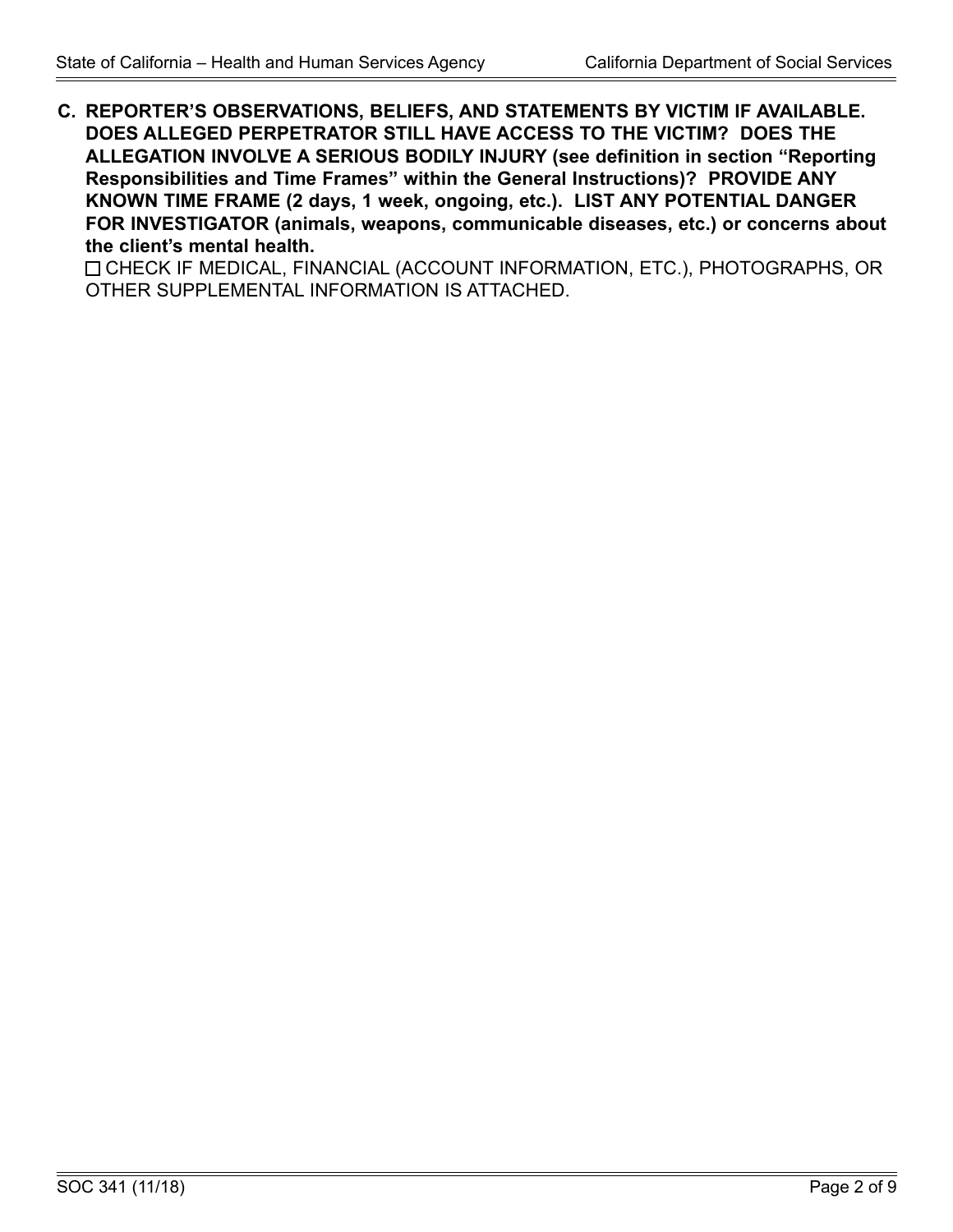### **D. REPORTING PARTY** Check appropriate box if reporting party waives confidentiality to <br> **D** All **D** All but victim **D** All but perpetrator  $\Box$  All  $\Box$  All but victim

| Name                                     | Signature |                | Occupation |      | Agency/Name of Business |          |
|------------------------------------------|-----------|----------------|------------|------|-------------------------|----------|
| Relation to Victim/How Abuse is<br>Known |           | <b>Street</b>  |            | City |                         | Zip Code |
| <b>Telephone</b>                         |           | E-mail Address |            |      |                         |          |

# **E. INCIDENT INFORMATION -** Address where incident occurred

| Date/Time of Incident(s)                                                                                                                                                                                                                                                                                                        |                                                                                                                                       |
|---------------------------------------------------------------------------------------------------------------------------------------------------------------------------------------------------------------------------------------------------------------------------------------------------------------------------------|---------------------------------------------------------------------------------------------------------------------------------------|
| Place of Incident (Check One)<br>$\Box$ Own Home $\Box$ Community Care Facility $\Box$ Hospital/Acute Care Hospital<br>$\Box$ Home of Another $\Box$ Nursing Facility/Swing Bed $\Box$ Other (Specify)                                                                                                                          |                                                                                                                                       |
| <b>F. REPORTED TYPES OF ABUSE (Check All that Apply)</b>                                                                                                                                                                                                                                                                        |                                                                                                                                       |
| 1. Perpetrated by Others (WIC 15610.07 & 15610.63)<br>a. $\Box$ Physical (e.g. assault/battery, constraint or<br>deprivation, chemical restraint, over/under medication)<br>$\Box$ Sexual<br>b.<br>$\Box$ Financial<br>$C_{\cdot}$<br>$\Box$ Neglect (including Deprivation of Goods and Services<br>d.<br>by a Care Custodian) | $\Box$ Abandonment<br>$e_{\cdot}$<br>$\Box$ Isolation<br>$\Box$ Abduction<br>g.<br>□ Psychological/Mental<br>h.<br>$\Box$ Other<br>İ. |
| 2. Self-Neglect (WIC 15610.57 (b)(5))<br>a. $\Box$ Neglect of Physical Care (e.g. personal hygiene,<br>food, clothing, malnutrition/dehydration)<br>b. $\Box$ Self-Neglect of Residence (unsafe environment)                                                                                                                    | c. $\Box$ Financial Self-Neglect<br>(e.g. inability to manage one's own<br>personal finances)                                         |
| Abuse Resulted In (Check All that Apply)<br>□ No Physical Injury □ Minor Medical Care □ Hospitalization □ Care Provider Required<br>$\Box$ Death $\Box$ Mental Suffering $\Box$ Serious Bodily Injury* $\Box$ Other (Specify)<br>□ Unknown □ Health & Safety Endangered                                                         |                                                                                                                                       |

# **G. OTHER PERSON BELIEVED TO HAVE KNOWLEDGE OF ABUSE**

*(Family, significant others, neighbors, medical providers, agencies involved, etc.)*

| Name           | Relationship |
|----------------|--------------|
| <b>Address</b> | Telephone    |
| Name           | Relationship |
| <b>Address</b> | Telephone    |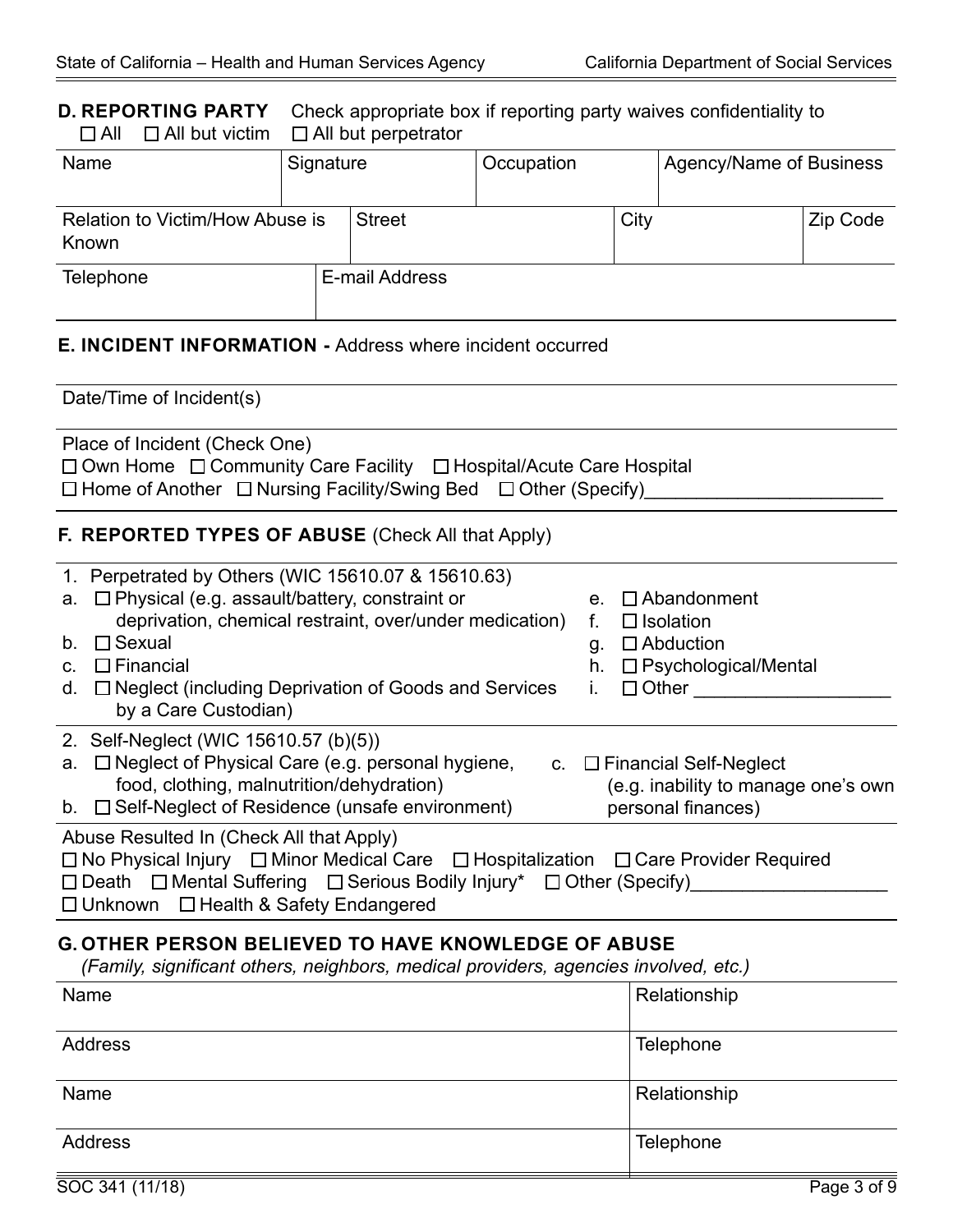### **H. FAMILY MEMBER OR OTHER PERSON RESPONSIBLE FOR VICTIM'S CARE**

*(If known, list contact person)* If Contact person check

| Name                                                                                                                                                                                                                 |      |          | Relationship |  |
|----------------------------------------------------------------------------------------------------------------------------------------------------------------------------------------------------------------------|------|----------|--------------|--|
| Address                                                                                                                                                                                                              | City | Zip Code | Telephone    |  |
|                                                                                                                                                                                                                      |      |          |              |  |
| <b>I. TELEPHONE REPORT MADE TO <math>\Box</math> APS <math>\Box</math> Law Enforcement <math>\Box</math> Local Ombudsman</b><br>$\Box$ Calif. Dept. of State Hospitals $\Box$ Calif. Dept. of Developmental Services |      |          |              |  |

### occurred in a LTC facility and resulted in Serious Bodily Injury\*, please refer to "Reporting Responsibilities and Time Frames" in the General Instructions. Do not submit report to California Department of Social Services Adult Programs Division.

| <b>Agency Name</b> | Address or Fax        | Date Mailed $\Box$ Date Faxed |
|--------------------|-----------------------|-------------------------------|
| <b>Agency Name</b> | <b>Address or Fax</b> | Date Mailed $\Box$ Date Faxed |
| <b>Agency Name</b> | <b>Address or Fax</b> | Date Mailed $\Box$ Date Faxed |

#### **K. RECEIVING AGENCY USE ONLY** □ Telephone Report □ Written Report

| 1. Report Received By                                                                                                                                                                                      |                                                       | Date/Time                                                                           |
|------------------------------------------------------------------------------------------------------------------------------------------------------------------------------------------------------------|-------------------------------------------------------|-------------------------------------------------------------------------------------|
| 2. Assigned $\Box$ Immediate Response $\Box$ Ten-Day Response $\Box$ No Initial Response (NIR)<br>$\Box$ Not APS $\Box$ Not Ombudsman $\Box$ No Ten-Day (NTD)                                              |                                                       |                                                                                     |
| Approved By                                                                                                                                                                                                | Assigned To (optional)                                |                                                                                     |
| Cross-Reported to $\Box$ CDPH-Licensing & Cert.; $\Box$ CDSS-CCL; $\Box$ Local Ombudsman;<br>3.<br>□ Bureau of Medi-Cal Fraud & Elder Abuse;<br>$\Box$ APS; $\Box$ Other (Specify)<br>Date of Cross-Report | □ Calif. Dept. of State Hospitals; □ Law Enforcement; | $\Box$ Professional Licensing Board; $\Box$ Calif. Dept. of Developmental Services; |
| APS/Ombudsman/Law Enforcement Case File Number                                                                                                                                                             |                                                       |                                                                                     |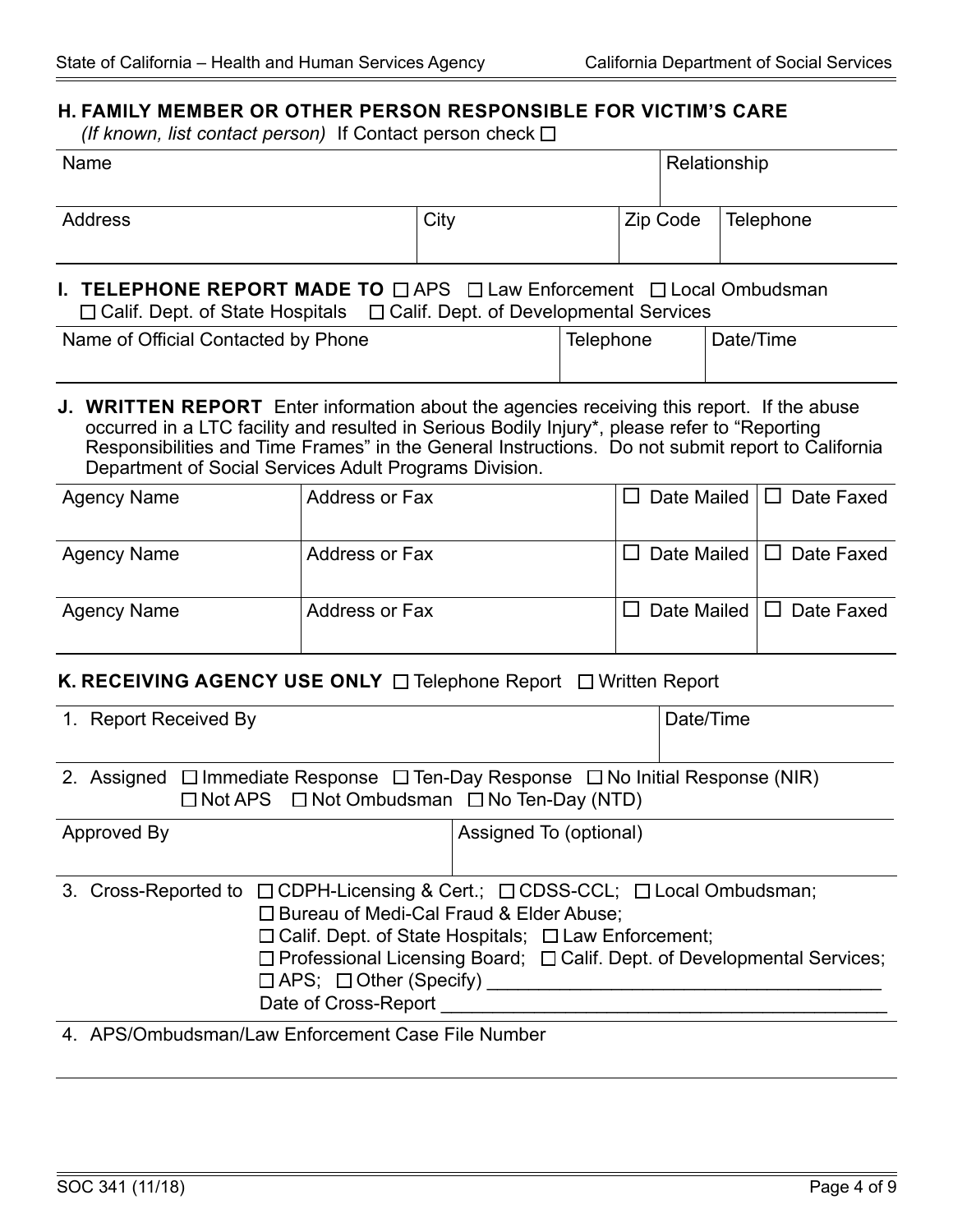# **REPORT OF SUSPECTED DEPENDENT ADULT/ELDER ABUSE GENERAL INSTRUCTIONS**

# **PURPOSE OF FORM**

This form, as adopted by the California Department of Social Services (CDSS), is required under Welfare and Institutions Code (WIC) Sections 15630 and 15658(a)(1). This form documents the information given by the reporting party on the suspected incident of abuse or neglect of an elder or dependent adult. **Abuse** means any treatment with resulting physical harm, pain, or mental suffering or the deprivation by a care custodian of goods or services that are necessary to avoid physical harm or mental suffering. **Neglect** means the negligent failure of an elder or dependent adult or of any person having the care or custody of an elder or a dependent adult to exercise that degree of self-care or care that a reasonable person in a like position would exercise. **Elder** means any person residing in this state who is 65 years of age or older (WIC Section 15610.27). **Dependent Adult** means any person residing in this state, between the ages of 18 and 64, who has physical or mental limitations that restrict his or her ability to carry out normal activities or to protect his or her rights including, but not limited to, persons who have physical or developmental disabilities or whose physical or mental abilities have diminished because of age (WIC Section 15610.23). Dependent adult includes any person between the ages of 18 and 64 who is admitted as an inpatient to a 24-hour health facility (defined in the Health and Safety Code Sections 1250, 1250.2, and 1250.3).

# **COMPLETION OF THE FORM**

- 1. This form may be used by the receiving agency to record information through a telephone report of suspected dependent adult/elder abuse.
- 2. If any item of information is unknown, enter "unknown."
- 3. Item A: Check box to indicate if the victim waives confidentiality.
- 4. Item C: Check box if the reporting party waives confidentiality. Please note that mandated reporters are required to disclose their names, however, non-mandated reporters may report anonymously.

# **REPORTING RESPONSIBILITIES AND TIME FRAMES:**

Any mandated reporter, who in his or her professional capacity, or within the scope of his or her employment, has observed or has knowledge of an incident that reasonably appears to be abuse or neglect, or is told by an elder or dependent adult that he or she has experienced behavior constituting abuse or neglect, or reasonably suspects that abuse or neglect has occurred, shall complete this form for each report of known or suspected instance of abuse (physical abuse, sexual abuse, financial abuse, abduction, neglect (self-neglect), isolation, and abandonment) involving an elder or dependent adult.

**\*Serious bodily injury** means an injury involving extreme physical pain, substantial risk of death, or protracted loss or impairment of function of a bodily member, organ or of mental faculty, or requiring medical intervention, including, but not limited to, hospitalization, surgery, or physical rehabilitation (WIC Section 15610.67).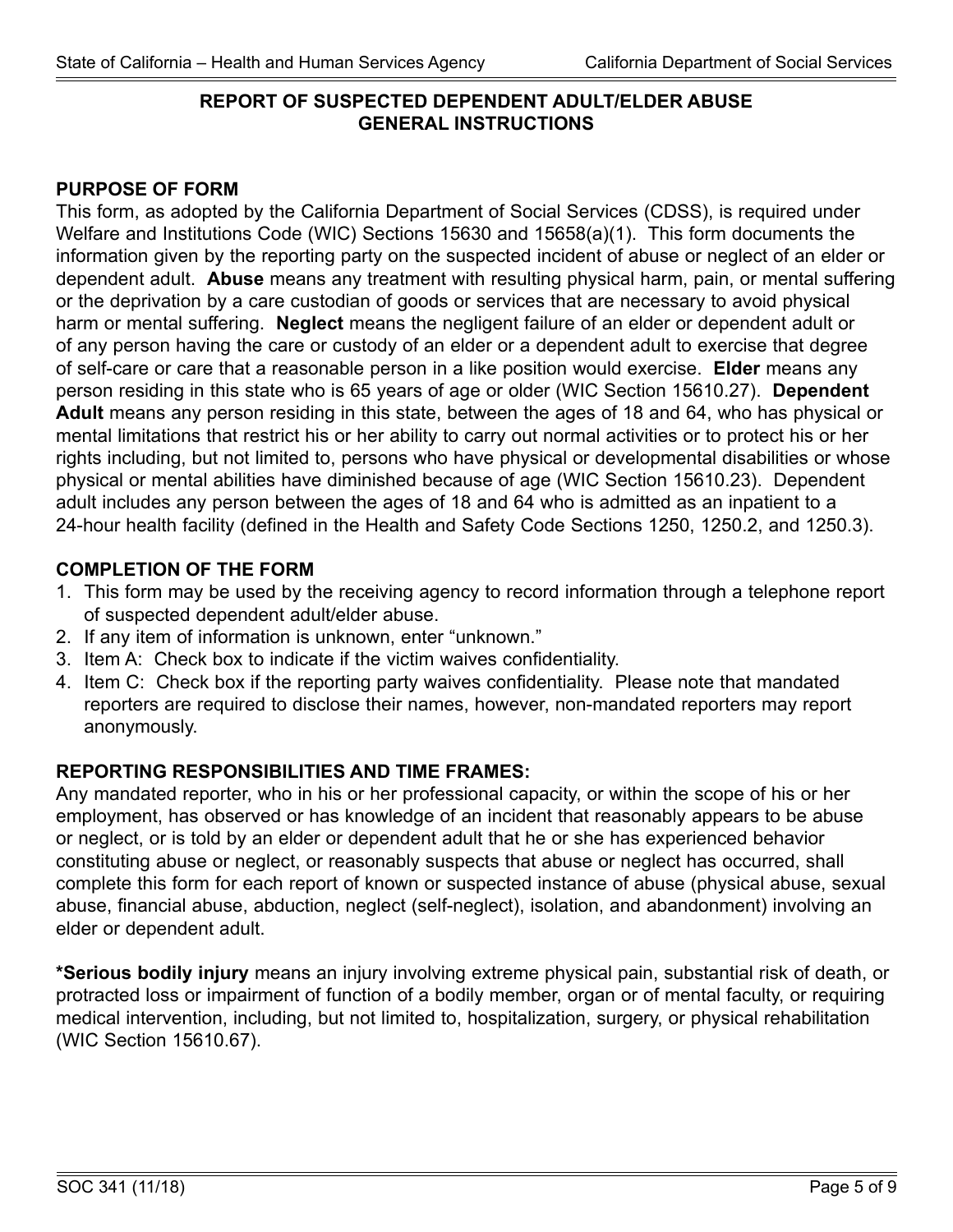Reporting shall be completed as follows:

- If the abuse occurred in a Long-Term Care (LTC) facility (as defined in WIC Section 15610.47) and resulted in serious bodily injury, report by telephone to the local law enforcement agency immediately and no later than two (2) hours after observing, obtaining knowledge of, or suspecting physical abuse. Send the written report to the local law enforcement agency, the local Long-Term Care Ombudsman Program (LTCOP), and the appropriate licensing agency (for long-term health care facilities, the California Department of Public Health; for community care facilities, the California Department of Social Services) within two (2) hours of observing, obtaining knowledge of, or suspecting physical abuse.
- If the abuse occurred in a LTC facility, was physical abuse, but did not result in serious bodily injury, report by telephone to the local law enforcement agency within 24 hours of observing, obtaining knowledge of, or suspecting physical abuse. Send the written report to the local law enforcement agency, the local LTCOP, and the appropriate licensing agency (for long-term health care facilities, the California Department of Public Health; for community care facilities, the California Department of Social Services) within 24 hours of observing, obtaining knowledge of, or suspecting physical abuse.
- If the abuse occurred in a LTC facility, was physical abuse, did not result in serious bodily injury, and was perpetrated by a resident with a physician's diagnosis of dementia, report by telephone to the local law enforcement agency or the local LTCOP, immediately or as soon as practicably possible. Follow by sending the written report to the LTCOP or the local law enforcement agency within 24 hours of observing, obtaining knowledge of, or suspecting physical abuse.
- If the abuse occurred in a LTC facility, was abuse other than physical abuse, report by telephone to the LTCOP or the law enforcement agency immediately or as soon as practicably possible. Follow by sending the written report to the local law enforcement agency or the LTCOP within two working days.
- If the abuse occurred in a state mental hospital or a state developmental center, mandated reporters shall report by telephone or through a confidential Internet reporting tool (established in WIC Section 15658) immediately or as soon as practicably possible and submit the report within two (2) working days of making the telephone report to the responsible agency as identified below:
	- If the abuse occurred in a State Mental Hospital, report to the local law enforcement agency or the California Department of State Hospitals.
	- If the abuse occurred in a State Developmental Center, report to the local law enforcement agency or to the California Department of Developmental Services.
- For all other abuse, mandated reporters shall report by telephone or through a confidential Internet reporting tool to the adult protective services agency or the local law enforcement agency immediately or as soon as practicably possible. If reported by telephone, a written or an Internet report shall be sent to adult protective services or law enforcement within two working days.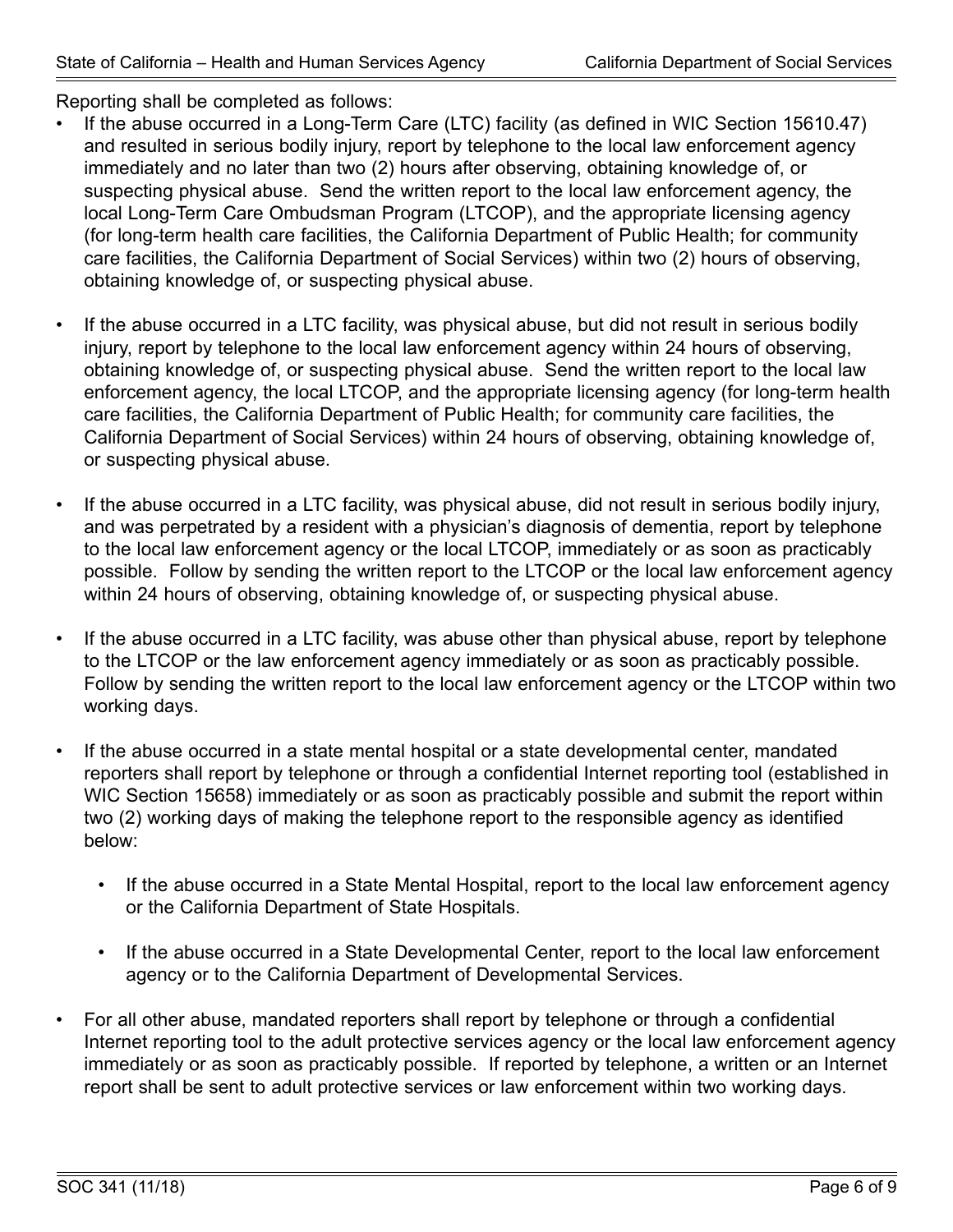# **REPORTING PARTY DEFINITIONS**

**Mandated Reporter** (WIC Section 15630 (a)) Any person who has assumed full or intermittent responsibility for care or custody of an elder or dependent adult, whether or not that person receives compensation, including administrators, supervisors, and any licensed staff of a public or private facility that provides care or services for elder or dependent adults, or any elder or dependent adult care custodian, health practitioner, clergy member, or employee of a county adult protective services agency or a local law enforcement agency, is a mandated reporter.

**Care Custodian** (WIC Section 15610.17) means an administrator or an employee of any of the following public or private facilities or agencies, or persons providing are or services for elders or dependent adults, including members of the support staff and maintenance staff: (a) Twenty-four hour health facilities, as defined in Sections 1250, 1250.2, and 1250.3 of the Health and Safety Code; (b) Clinics; (c) Home health agencies; (d) Agencies providing publicly funded in-home supportive services, nutrition services, or other home and community-based support services; (e) Adult day health care centers and adult day care; (f) Secondary schools that serve 18- to 22-year-old dependent adults and postsecondary educational institutions that serve dependent adults or elders; (g) Independent living centers; (h) Camps; (i) Alzheimer's Disease Day Care Resource Centers; (j) Community care facilities, as defined in Section 1502 of the Health and Safety Code, and residential care facilities for the elderly, as defined in Section 1569.2 of the Health and Safety Code; (k) Respite care facilities; (l) Foster homes; (m) Vocational rehabilitation facilities and work activity centers; (n) Designated area agencies on aging; (o) Regional centers for persons with developmental disabilities; (p) State Department of Social Services and State Department of Health Services licensing divisions; (q) County welfare departments; (r) Offices of patients' rights advocates and clients' rights advocates, including attorneys; (s) The Office of the State Long-Term Care Ombudsman; (t) Offices of public conservators, public guardians, and court investigators; (u) Any protection or advocacy agency or entity that is designated by the Governor to fulfill the requirements and assurances of the following: (1) The federal Developmental Disabilities Assistance and Bill of Rights Act of 2000, contained in Chapter 144 (commencing with Section 15001) of Title 42 of the United States Code, for protection and advocacy of the rights of persons with developmental disabilities; or (2) The Protection and Advocacy for the Mentally Ill Individuals Act of 1986, as amended, contained in Chapter 114 (commencing with Section 10801) of Title 42 of the United States Code, for the protection and advocacy of the rights of persons with mental illness; (v) Humane societies and animal control agencies; (w) Fire departments; (x) Offices of environmental health and building code enforcement; or (y) Any other protective, public, sectarian, mental health, or private assistance or advocacy agency or person providing health services or social services to elders or dependent adults.

**Health Practitioner** (WIC Section 15610.37) means a physician and surgeon, psychiatrist, psychologist, dentist, resident, intern, podiatrist, chiropractor, licensed nurse, dental hygienist, licensed clinical social worker or associate clinical social worker, marriage, family, and child counselor, or any other person who is currently licensed under Division 2 (commencing with Section 500) of the Business and Professions Code, any emergency medical technician I or II, paramedic, or person certified pursuant to Division 2.5 (commencing with Section 1797) of the Health and Safety Code, a psychological assistant registered pursuant to Section 2913 of the Business and Professions Code, a marriage, family, and child counselor trainee, as defined in subdivision (c) of Section 4980.03 of the Business and Professions Code, or an unlicensed marriage, family, and child counselor intern registered under Section 4980.44 of the Business and Professions Code, state or county public health or social service employee who treats an elder or a dependent adult for any condition, or a coroner.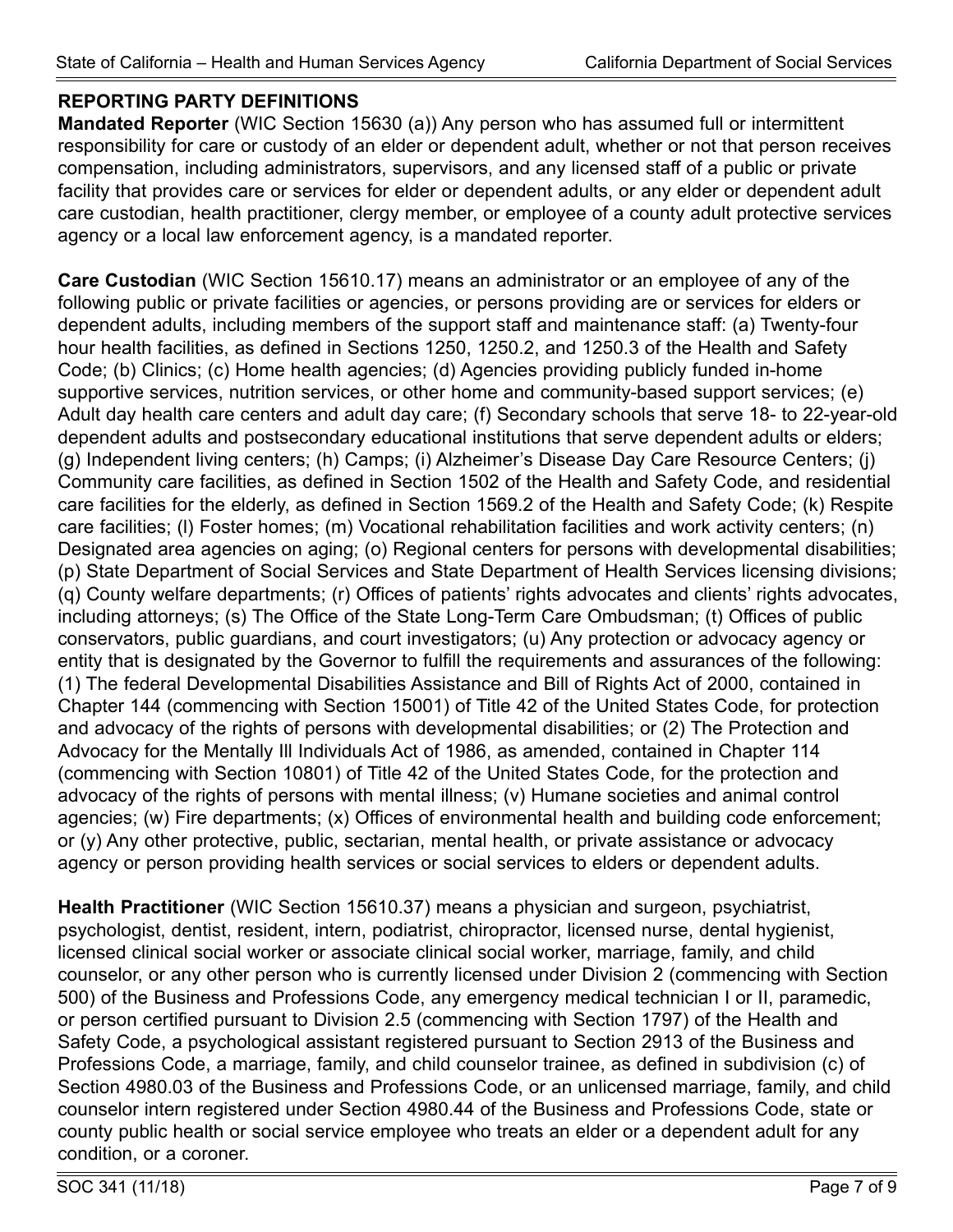Any officer and/or employee of a financial institution is a mandated reporter of suspected financial abuse and shall report suspected financial abuse of an elder or dependent adult on form SOC 342, "Report of Suspected Dependent Adult/Elder Financial Abuse".

# **MULTIPLE REPORTERS**

When two or more mandated reporters are jointly knowledgeable of a suspected instance of abuse of a dependent adult or elder, and when there is agreement among them, the telephone report may be made by one member of the group. Also, a single written report may be completed by that member of the group. Any person of that group, who believes the report was not submitted, shall submit the report.

# **IDENTITY OF THE REPORTER**

The identity of all persons who report under WIC Chapter 11 shall be confidential and disclosed only among APS agencies, local law enforcement agencies, LTCOPs, California State Attorney General Bureau of Medi-Cal Fraud and Elder Abuse, licensing agencies or their counsel, Department of Consumer Affairs Investigators (who investigate elder and dependent adult abuse), the county District Attorney, the Probate Court, and the Public Guardian. Confidentiality may be waived by the reporter or by court order.

#### **FAILURE TO REPORT**

Failure to report by mandated reporters (as defined under "Reporting Party Definitions") any suspected incidents of physical abuse (including sexual abuse), abandonment, isolation, financial abuse, abduction, or neglect (including self-neglect) of an elder or a dependent adult is a misdemeanor, punishable by not more than six months in the county jail, or by a fine of not more than \$1,000, or by both imprisonment and fine. Any mandated reporter who willfully fails to report abuse of an elder or a dependent adult, where the abuse results in death or great bodily injury, may be punished by up to one year in the county jail, or by a fine of up to \$5,000, or by both imprisonment and fine (WIC Section 15630(h)).

No one, including a supervisor, employer, or lawyer, can excuse a mandated reporter from his or her personal legal duty to report known or suspected abuse. Anyone who attempts to impede or inhibit a mandated reporter from reporting may be prosecuted for a misdemeanor punishable by a fine, imprisonment, or both. Mandated reporters are therefore expected to report any such efforts to law enforcement, as well as any other responsible agency (see Welfare and Institutions Code Section 15630(f) and (h).

Officers or employees of financial institutions are mandated reporters of financial abuse (effective January 1, 2007). These mandated reporters who fail to report financial abuse of an elder or dependent adult are subject to a civil penalty not exceeding \$1,000. Individuals who willfully fail to report financial abuse of an elder or dependent adult are subject to a civil penalty not exceeding \$5,000. These civil penalties shall be paid by the financial institution, which is the employer of the mandated reporter, to the party bringing the action.